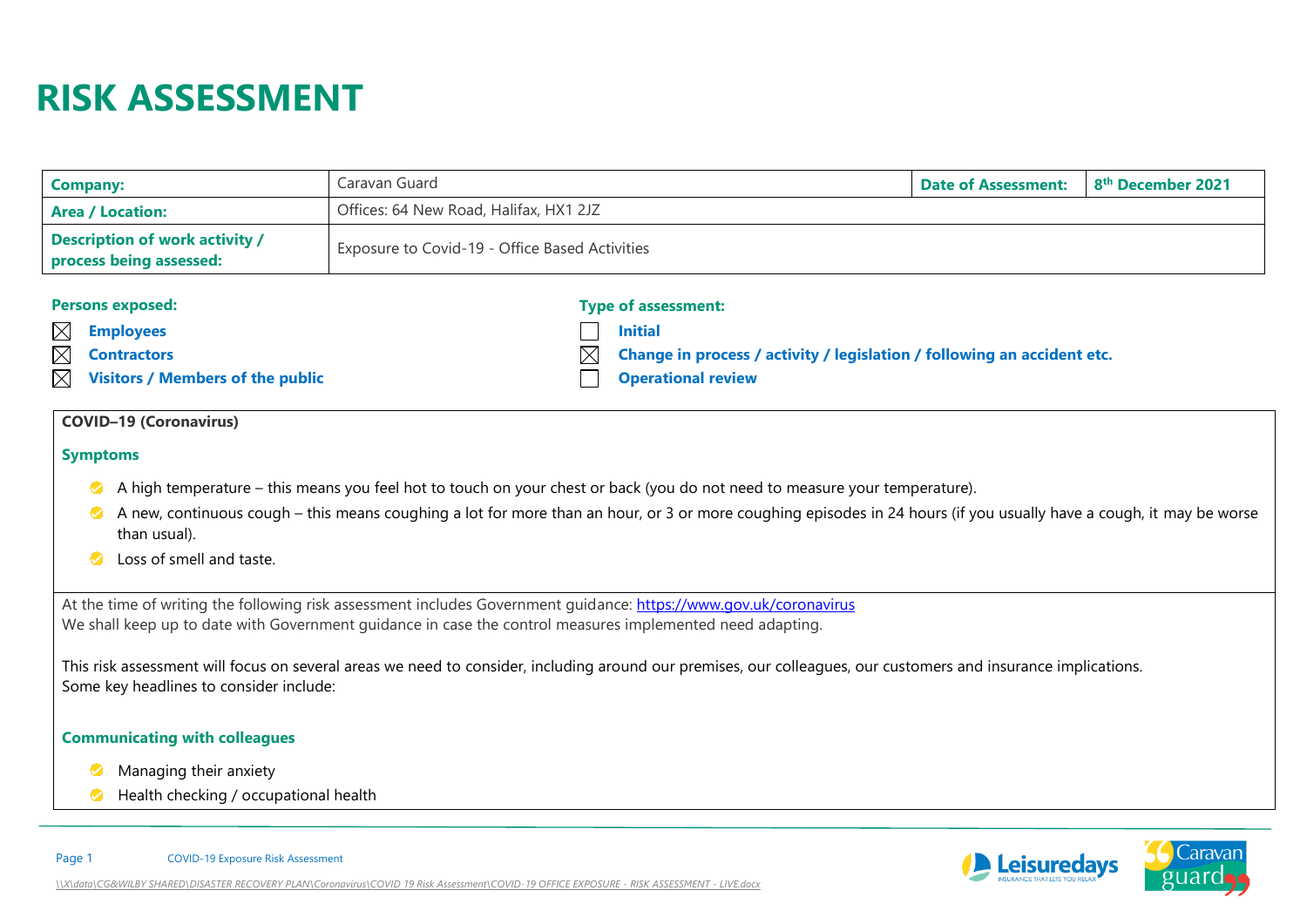- Action required if employees are unwell  $\bullet$
- Understanding specific needs such as:  $\bullet$ 
	- Domestic circumstances
	- Public transport, e.g. is public transport available to colleagues who use this form of transport to come to work? Are there alternate ways to commute?
- Break down of functions to improve social distancing and business resilience  $\bullet$

*[\\X\data\CG&WILBY SHARED\DISASTER RECOVERY PLAN\Coronavirus\COVID 19 Risk Assessment\COVID-19 OFFICE EXPOSURE -](file://///X/data/CG&WILBY%20SHARED/DISASTER%20RECOVERY%20PLAN/Coronavirus/COVID%2019%20Risk%20Assessment/COVID-19%20OFFICE%20EXPOSURE%20-%20RISK%20ASSESSMENT%20-%20LIVE.docx) RISK ASSESSMENT - LIVE.docx*

- Who can continue to work remotely?  $\bullet$
- Consider shift work  $\bullet$

## **Infrastructure of the business looking at the various business functions**

- $\bullet$ Customer interaction
- $\bullet$ Visitors and contractors
- Visiting other premises  $\bullet$

### **Introduction of controls**

- Social distancing  $\bullet$
- Cleaning  $\bullet$
- Facilities to wash  $\bullet$
- Personal Protective Equipment (PPE)  $\bullet$
- Appoint person(s) to control the COVID-19 risk  $\bullet$
- Adequate coverage for first aid and fire wardens (the Health and Safety Executive (HSE) have published guidance during the Coronavirus outbreak see Further  $\bullet$ Reading)

| <b>Hazards</b> | Control measures already in place: | control measures                   | <b>Who will</b> | By when: | <b>Date</b> |
|----------------|------------------------------------|------------------------------------|-----------------|----------|-------------|
|                |                                    | to reduce the risk:  <br>hayılına' | complete?       |          | completed   |

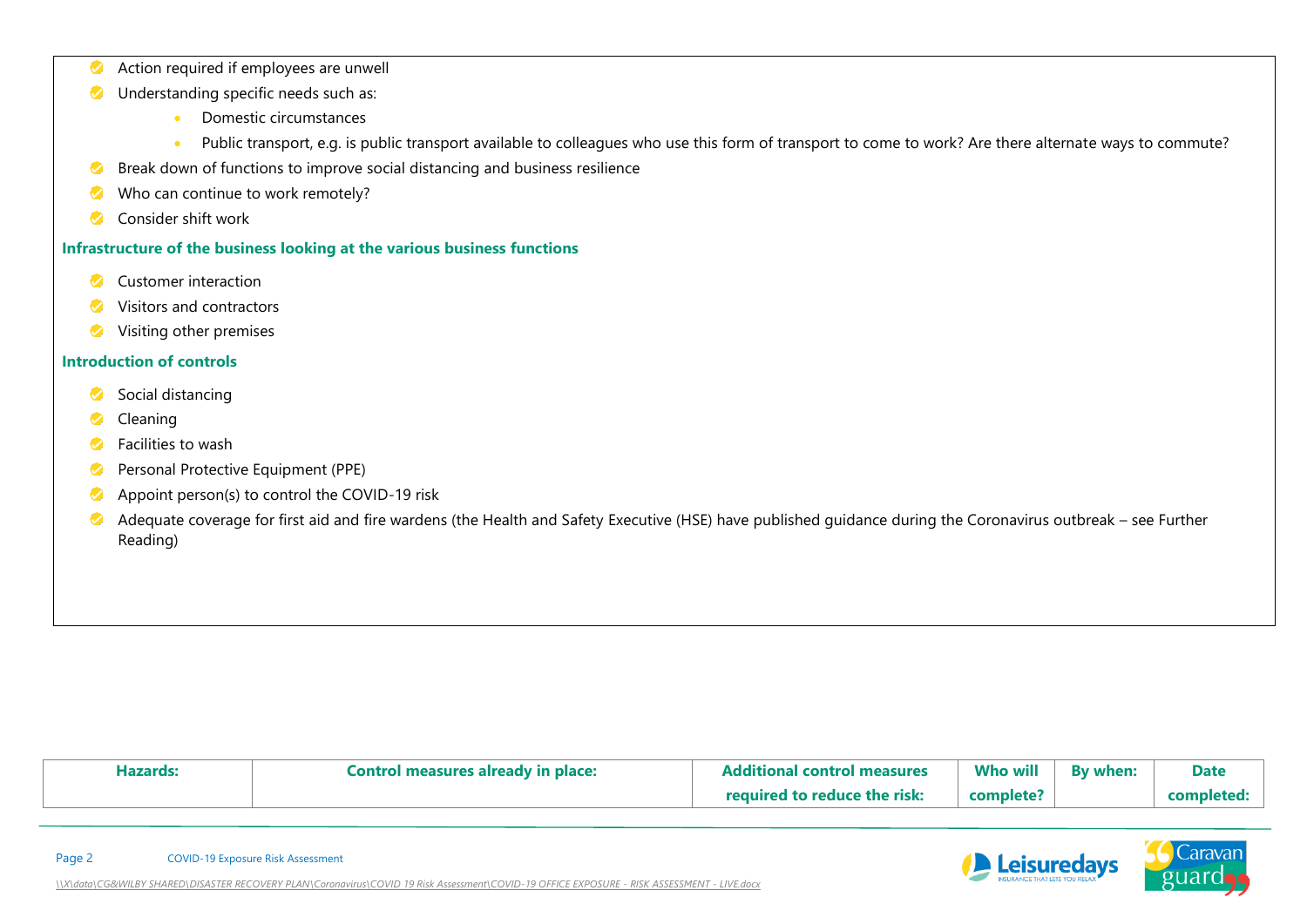| Potential Exposure to      | Use guidance from World Health Organization and NHS to                 |                                      |           |            |            |
|----------------------------|------------------------------------------------------------------------|--------------------------------------|-----------|------------|------------|
| Covid-19 (Coronavirus)     | ensure the risk assessment is following the latest advice.             |                                      |           |            |            |
|                            |                                                                        |                                      |           |            |            |
|                            | Follow UK Government guidelines in reducing the likelihood             |                                      |           |            |            |
|                            | of exposure.                                                           |                                      |           |            |            |
|                            | https://www.gov.uk/government/topical-events/coronavirus-              |                                      |           |            |            |
|                            | covid-19-uk-government-response                                        |                                      |           |            |            |
|                            |                                                                        |                                      |           |            |            |
|                            | Cover your mouth and nose with a tissue or your sleeve<br>$\bullet$    | Tissues and wipes provided.          | <b>NM</b> | 26/05/2020 | 18/06/2020 |
|                            | (not your hands) when you cough or sneeze.                             |                                      |           |            |            |
|                            | Put used tissues in bag provided and into bin straight<br>$\bullet$    | Waste bins available.                | <b>NM</b> | 26/05/2020 | 18/06/2020 |
|                            | away.                                                                  |                                      |           |            |            |
|                            |                                                                        |                                      |           |            |            |
|                            | Wash your hands with soap and water often - use hand                   | Sanitiser stations provided.         | <b>NM</b> | 26/05/2020 | 18/06/2020 |
|                            | sanitiser gel if soap and water are not available.                     | Toilets all have soap and hot water. | <b>NM</b> | 26/05/2020 | 18/06/2020 |
|                            |                                                                        |                                      |           |            |            |
|                            | Try to avoid close contact with people who are unwell.<br>$\bullet$    | Temperature check on entry.          | <b>NM</b> | 26/05/2020 | 18/06/2020 |
|                            |                                                                        |                                      |           |            |            |
|                            | Clean and disinfect frequently touched objects and<br>$\bullet$        | Cleaning increased.                  | <b>NM</b> | 26/05/2020 | 18/06/2020 |
|                            | surfaces.                                                              |                                      |           |            |            |
|                            | Do not touch your eyes, nose or mouth if your hands<br>$\bullet$       | Signage to help remind.              | <b>NM</b> | 26/05/2020 | 18/06/2020 |
|                            | are not clean.                                                         |                                      |           |            |            |
|                            |                                                                        |                                      |           |            |            |
|                            | Limit travel where possible to reduce potential exposure.<br>$\bullet$ | Travel policy issued, offsite        | <b>NM</b> | 26/05/2020 | 18/06/2020 |
|                            |                                                                        | meetings shall be agreed by          |           |            |            |
|                            |                                                                        | Managing Director.                   |           |            |            |
|                            | Ensure vulnerable persons (elderly, pre-existing health<br>$\bullet$   |                                      |           |            |            |
|                            | condition, lower immunity etc.) employees are                          | Policy in place for vulnerable       | <b>NM</b> | 26/05/2020 | 18/06/2020 |
|                            | individually assessed.                                                 | persons.                             |           |            |            |
|                            |                                                                        |                                      |           |            |            |
| Staying at home if you, or | If anyone becomes unwell with a new, continuous cough<br>$\bullet$     | Policy in place for staff.           | <b>NM</b> | 26/05/2020 | 18/06/2020 |
| someone in your            | or a high temperature in the business or workplace they                |                                      |           |            |            |
| household, has symptoms    | should be advised to follow the stay at home guidance                  |                                      |           |            |            |
|                            | for households with possible coronavirus (Covid-19)                    |                                      |           |            |            |

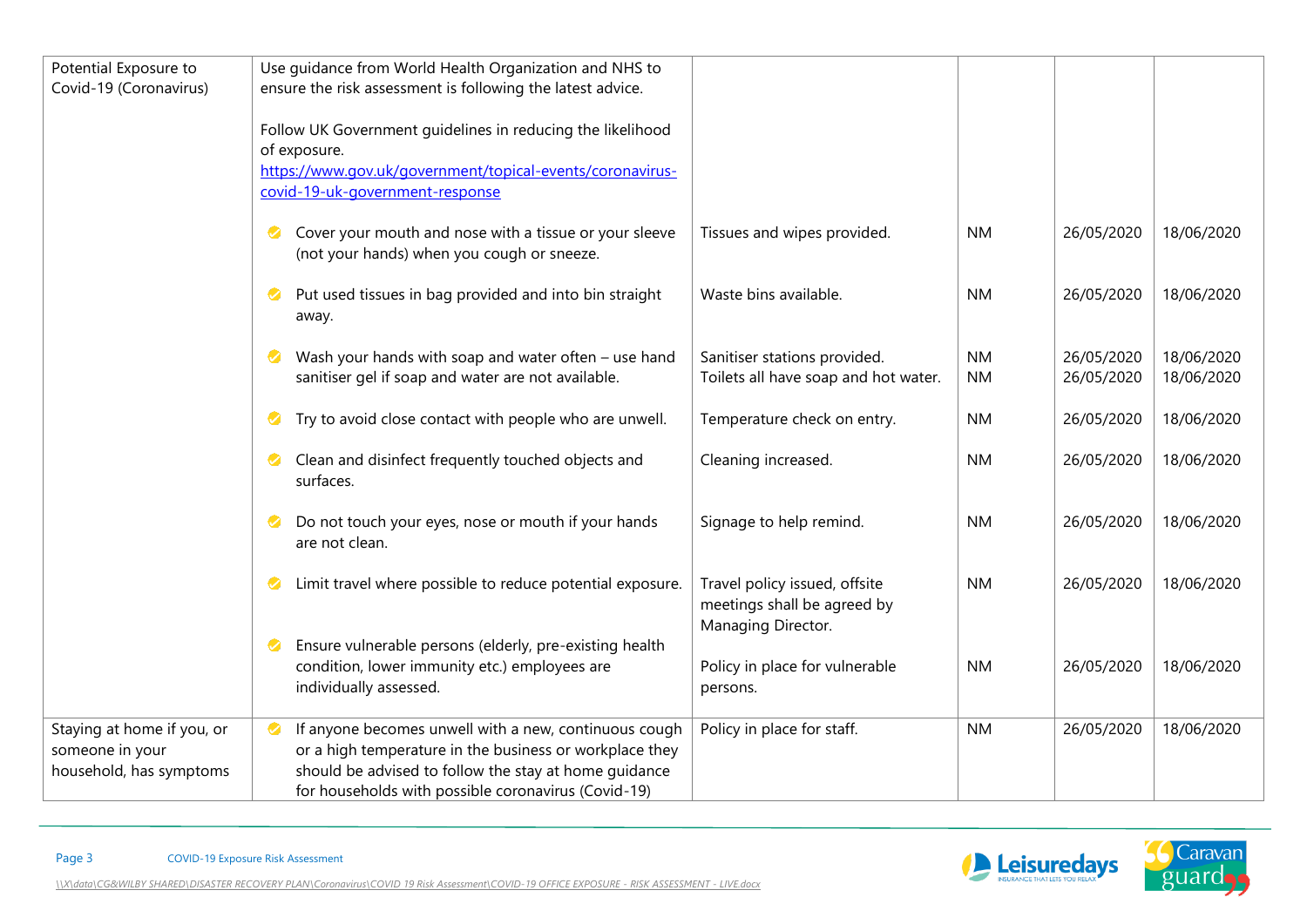| of coronavirus (COVID-19)<br>on site | infection. If these symptoms develop whilst at work they<br>should be sent home quickly and directly.                                                                                                                                                                                                                                                                                    |                                                               |                              |            |                           |
|--------------------------------------|------------------------------------------------------------------------------------------------------------------------------------------------------------------------------------------------------------------------------------------------------------------------------------------------------------------------------------------------------------------------------------------|---------------------------------------------------------------|------------------------------|------------|---------------------------|
|                                      | If they have to use public transport, they should try to<br>$\bullet$<br>keep away from other people and catch coughs and<br>sneezes in a tissue.                                                                                                                                                                                                                                        | Included in new policy and shared<br>with staff / leaders.    | <b>NM</b>                    | 26/05/2020 | 18/06/2020                |
|                                      | If a member of staff has helped someone who was taken<br>$\bullet$<br>unwell with a new, continuous cough or a high<br>temperature, they do not need to go home unless they<br>develop symptoms themselves. They should wash their<br>hands thoroughly for 20 seconds after any contact with<br>someone who is unwell with symptoms consistent with<br>Coronavirus (Covid-19) infection. | Cleaning team will react to<br>individual cases where needed. | <b>NM</b>                    | 26/05/2020 | 18/06/2020                |
|                                      | It is not necessary to close the business or workplace or<br>$\blacktriangledown$<br>send any staff home, unless government policy changes.<br>Monitor government response page for the latest<br>details. Do however deep clean areas where the person<br>has been.                                                                                                                     | Instruction included in new policy.                           | <b>NM</b>                    | 26/05/2020 | 18/06/2020                |
|                                      | If you, or an employee, need clinical advice, they should<br>$\bullet$<br>go to NHS 111 online, or call 111 if they don't have<br>internet access. In an emergency, call 999 if they are<br>seriously ill or injured or their life is at risk. Do not visit<br>the GP, pharmacy, urgent care centre or a hospital.                                                                       | Information and reminders given to<br>staff.                  | <b>NM</b>                    | 26/05/2020 | 18/06/2020                |
|                                      | If the member of staff lives in a household where<br>$\bullet$<br>someone else is unwell with symptoms of Coronavirus<br>then they must stay at home in line with the stay at<br>home guidance.                                                                                                                                                                                          | Government advice will be issued if<br>changes at any point.  | <b>NM</b>                    | 26/05/2020 | 18/06/2020                |
| <b>Considerations</b>                | <b>Control Measures in Place</b>                                                                                                                                                                                                                                                                                                                                                         | <b>Additional Control Measures</b>                            | <b>Who will</b><br>complete? | By when?   | <b>Date</b><br>completed: |
| <b>Control Access</b>                | Entry points to site / buildings are controlled.<br>Ø                                                                                                                                                                                                                                                                                                                                    | New one-way system introduced.<br>Signage displayed.          | <b>NM</b>                    | 26/05/2020 | 18/06/2020                |
|                                      |                                                                                                                                                                                                                                                                                                                                                                                          | New cleaning rota implemented.                                | <b>NM</b>                    | 26/05/2020 | 18/06/2020                |

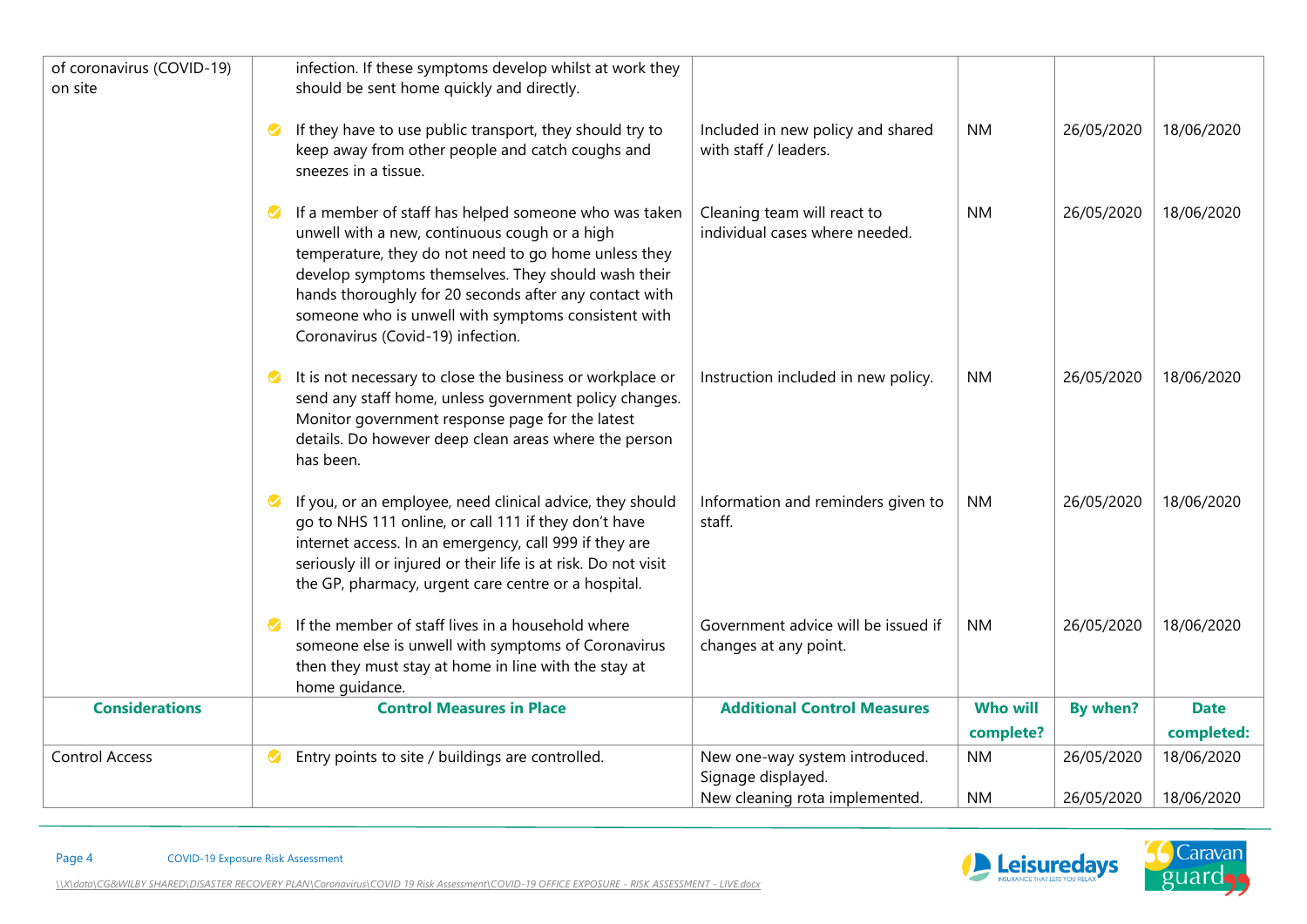|                              | Building protocols communicated through signage,<br>floor markings, social distancing, cleaning protocols etc.<br>Larger quantities of supplies<br>ordered, move directly to cellar for<br>Reducing frequency of required deliveries.<br>isolation period.                                                       | <b>NM</b> | 18/06/2020<br>26/05/2020 |  |
|------------------------------|------------------------------------------------------------------------------------------------------------------------------------------------------------------------------------------------------------------------------------------------------------------------------------------------------------------|-----------|--------------------------|--|
| Social Distancing / Barriers | 2 metres (6.5 feet) segregation in place e.g. marking<br>Floor markings introduced.<br>$\bullet$<br>floors.                                                                                                                                                                                                      | <b>NM</b> | 26/05/2020<br>18/06/2020 |  |
|                              | Screens / barriers in place at reception etc.<br>Reception safely guarded with<br>$\bullet$<br>Queue management system in place with correct<br>barrier which also acts as queue<br>$\bullet$<br>distance marking.<br>management.                                                                                | <b>NM</b> | 18/06/2020<br>26/05/2020 |  |
|                              | Numbers allowed in the building are controlled -<br>2m social distancing for desk<br>$\bullet$<br>planning for the minimum number of people needed on<br>occupancy dictates office numbers.<br>site to operate safely and effectively.                                                                           | <b>NM</b> | 26/05/2020<br>18/06/2020 |  |
|                              | Visitors are controlled e.g. appointments booked, visitor<br>External appointments on hold, post<br>will be signed in. Collection and delivery times agreed,<br>collection and office deliveries in<br>number of persons allowed in the building monitored<br>line with policy and social<br>distancing.<br>etc. | <b>NM</b> | 18/06/2020<br>26/05/2020 |  |
|                              | Planned maintenance work<br>Contractors may need to attend out-of-hours to carry<br>$\bullet$<br>out any repair work.<br>scheduled out of hours.                                                                                                                                                                 | <b>NM</b> | 18/06/2020<br>26/05/2020 |  |
|                              | Work areas divided into zones, with personnel allocated<br>Office staff only working at their<br>$\bullet$<br>to work within each zone. Movement between zones is<br>own workspace.<br>minimised and controlled.                                                                                                 | <b>NM</b> | 18/06/2020<br>26/05/2020 |  |
|                              | Floor signage installed and tape if<br>Use of floor tape or paint to mark areas to help workers<br>$\bullet$<br>keep to a 2m distance.<br>required as occupancy increases.                                                                                                                                       | <b>NM</b> | 18/06/2020<br>26/05/2020 |  |
|                              | One- way system in place for areas where this is<br>One-way system introduced, one<br>$\bullet$<br>stairway for up and other for down.<br>possible.                                                                                                                                                              | <b>NM</b> | 18/06/2020<br>26/05/2020 |  |
|                              |                                                                                                                                                                                                                                                                                                                  | <b>NM</b> | 18/06/2020<br>26/05/2020 |  |

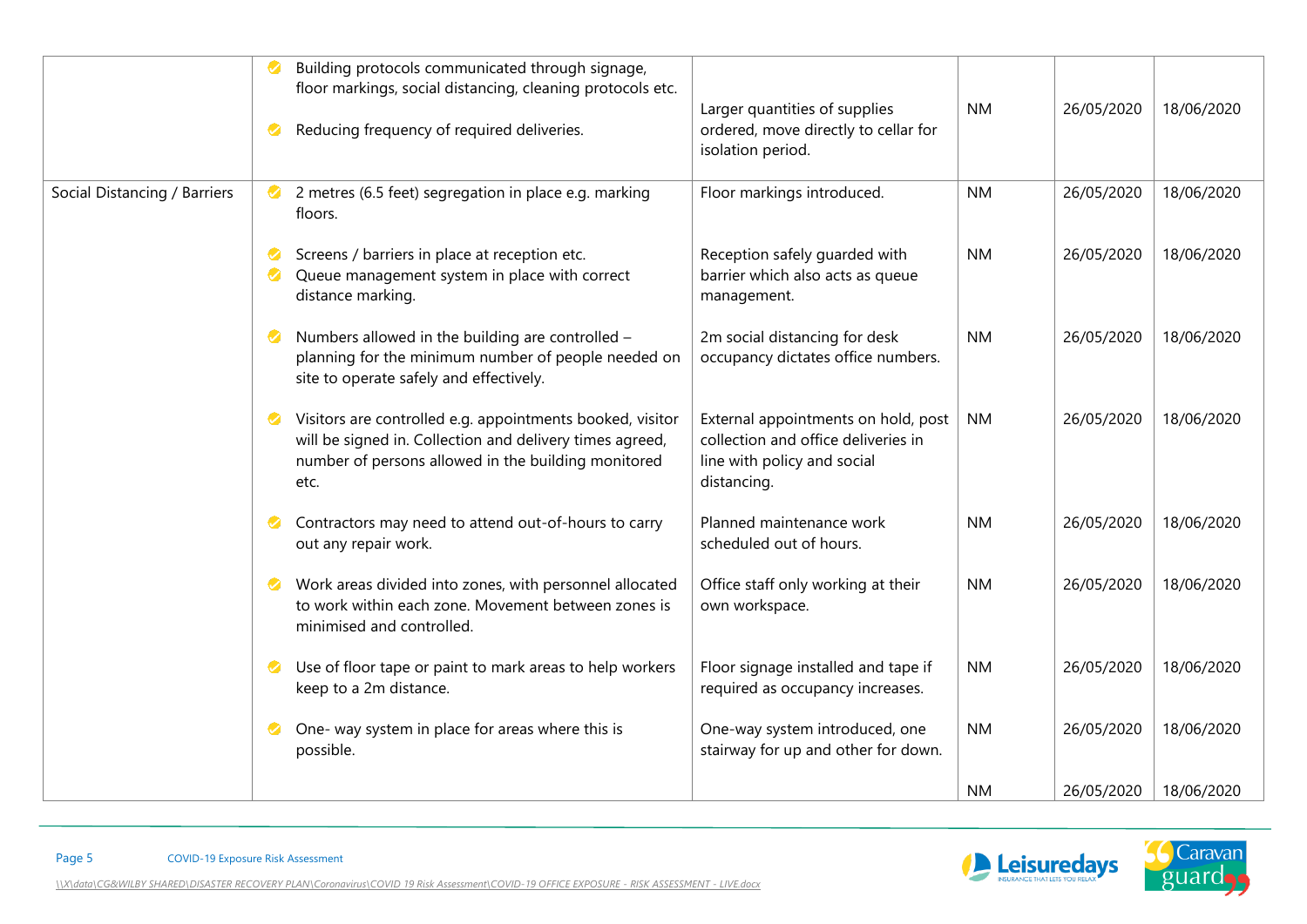|   | Limited sharing of any work equipment / office items                                    | End user desks will be issued and                            |           |            |            |
|---|-----------------------------------------------------------------------------------------|--------------------------------------------------------------|-----------|------------|------------|
|   | including telephones. Headsets to be provided where                                     | not changed to include equipment.                            |           |            |            |
|   | possible.                                                                               |                                                              |           |            |            |
|   |                                                                                         |                                                              | <b>NM</b> | 26/05/2020 | 18/06/2020 |
| Ø | Avoid use of hot desks and spaces.                                                      | No hot desks will be used.                                   |           |            |            |
| Ø | Staff density reduced on site reduced by:                                               |                                                              | <b>NM</b> | 26/05/2020 | 18/06/2020 |
|   | Altering working hour patterns to reduce worker                                         | Reduced staff numbers via a phased                           |           |            |            |
|   | numbers.                                                                                | return to work programme, certain                            |           |            |            |
|   |                                                                                         | roles will continue to work from                             |           |            |            |
|   | Shift handover arrangements altered to ensure the<br>appropriate routines are followed. | home.                                                        | <b>NM</b> | 26/05/2020 | 18/06/2020 |
|   |                                                                                         | Desks will be used only in                                   |           |            |            |
|   | Reducing office density/support staff through                                           | accordance with 2m social                                    |           |            |            |
|   | working from home or split shift arrangements.                                          | distancing.                                                  |           |            |            |
|   | Reducing office density e.g. two tables apart rather<br>$\bullet$                       |                                                              | <b>NM</b> | 26/05/2020 | 18/06/2020 |
|   | than tables next to each other.                                                         | Meeting rooms will adhere to the                             |           |            |            |
|   | Prohibiting shared use of small rooms and convert<br>$\bullet$                          | 2m distancing and only used on a                             |           |            |            |
|   | them to single occupant use only.                                                       | booking system, this will enable                             |           |            |            |
|   | Specifying seating arrangements for employees to                                        | self-cleaning to take place backed                           |           |            |            |
|   | ensure staff adhere to minimum work distances.                                          | up with office cleaning rota.                                | <b>NM</b> | 26/05/2020 | 18/06/2020 |
|   | Use of technology for video/virtual meetings.<br>$\bullet$                              |                                                              |           |            |            |
|   | Only absolutely necessary participants will attend<br>$\bullet$                         | Virtual meetings will be encouraged                          |           |            |            |
|   | face-to-face meetings and should maintain 2m                                            | and investment made available for                            |           |            |            |
|   | separation throughout.                                                                  | any further equipment required.                              | <b>NM</b> | 26/05/2020 | 18/06/2020 |
|   | Limiting the number of meetings, including length                                       |                                                              |           |            |            |
|   | and proximity of gatherings between                                                     |                                                              |           |            |            |
|   | colleagues/others.                                                                      | Hand sanitiser will be available in all                      |           |            |            |
|   | Provision of hand sanitiser in meeting rooms and<br>$\bullet$                           | lobby areas as well as entry to                              |           |            |            |
|   | ensuring good ventilation.                                                              | building.                                                    | <b>NM</b> | 26/05/2020 | 18/06/2020 |
|   |                                                                                         |                                                              |           |            |            |
|   | Smoking areas to be moved and limited numbers at<br>$\bullet$                           | Smoking area moved to boundary                               |           |            |            |
|   | any one time.                                                                           | of building to enable regulatory 4m<br>from final exit door. | <b>NM</b> | 26/05/2020 | 18/06/2020 |
|   |                                                                                         |                                                              |           |            |            |

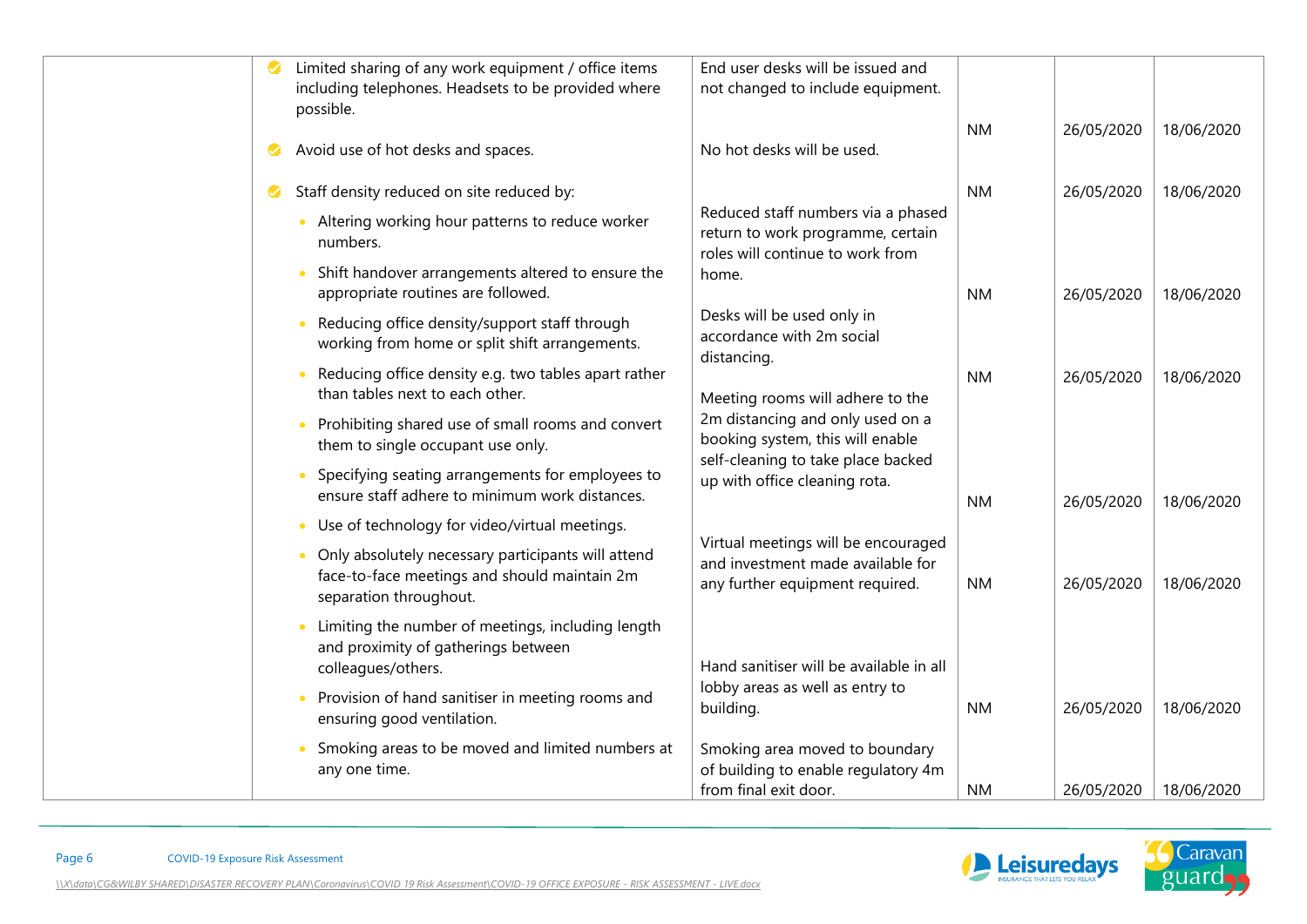| Work required within 2m of<br>others | Wherever possible maintaining social distancing.<br>$\bullet$<br>Where this can't be achieved, we shall consider whether<br>$\bullet$<br>that activity needs to continue for the business to<br>operate, and if so, will take all mitigating actions<br>possible to reduce the risk of transmission:<br>Further increase the frequency of hand washing and   | Social distancing applies to all parts<br>of the business, not just the place<br>where people spend most of their<br>time, but also entrances, exits and<br>similar settings. These are often the<br>most challenging areas to maintain<br>social distancing so will be included.<br>Screens may be introduced<br>dependant on occupancy levels.<br>Diagonal desk seating at 2m<br>distancing takes away face-to face<br>seating.<br>Designated team working as<br>normal. | <b>NM</b> | 26/05/2020 | 18/06/2020 |
|--------------------------------------|--------------------------------------------------------------------------------------------------------------------------------------------------------------------------------------------------------------------------------------------------------------------------------------------------------------------------------------------------------------|----------------------------------------------------------------------------------------------------------------------------------------------------------------------------------------------------------------------------------------------------------------------------------------------------------------------------------------------------------------------------------------------------------------------------------------------------------------------------|-----------|------------|------------|
|                                      | surface cleaning.<br>Use of screens and barriers to separate people from<br>each other if practical.<br>Use of back-to-back or side-to-side working (rather<br>than face-to-face) wherever possible.<br>Reducing the number of people each person has<br>contact with by using 'fixed teams or partnering' (so<br>each person works with only a few others). |                                                                                                                                                                                                                                                                                                                                                                                                                                                                            | <b>NM</b> | 26/05/2020 | 18/06/2020 |
|                                      | Identify where people directly pass things to each<br>other - office supplies, post and printed materials.                                                                                                                                                                                                                                                   | One touch for post and print, leave<br>non-essential packages for 72 hours<br>in a designated safe zone. Use hand<br>sanitiser more frequently.                                                                                                                                                                                                                                                                                                                            | <b>NM</b> | 26/05/2020 | 18/06/2020 |
| Moving around the<br>building        | Reducing movement by discouraging non-essential trips<br>$\bullet$<br>within buildings - encourage use of telephones, email<br>etc.                                                                                                                                                                                                                          | We have internal communication<br>lines through telephone and emails,<br>these options should be used over<br>desk visits.                                                                                                                                                                                                                                                                                                                                                 | <b>NM</b> | 26/05/2020 | 18/06/2020 |
|                                      | Restricting access between different areas of the<br>$\bullet$<br>building.                                                                                                                                                                                                                                                                                  | One-way entry and exit routes.<br>Busy walkways are all (where<br>possible) one way.                                                                                                                                                                                                                                                                                                                                                                                       | <b>NM</b> | 26/05/2020 | 18/06/2020 |
|                                      | Introducing more one-way flow through buildings.<br>Ø                                                                                                                                                                                                                                                                                                        | Staff advised to cover fingers with a<br>clean tissue or covering when using                                                                                                                                                                                                                                                                                                                                                                                               | <b>NM</b> | 26/05/2020 | 18/06/2020 |

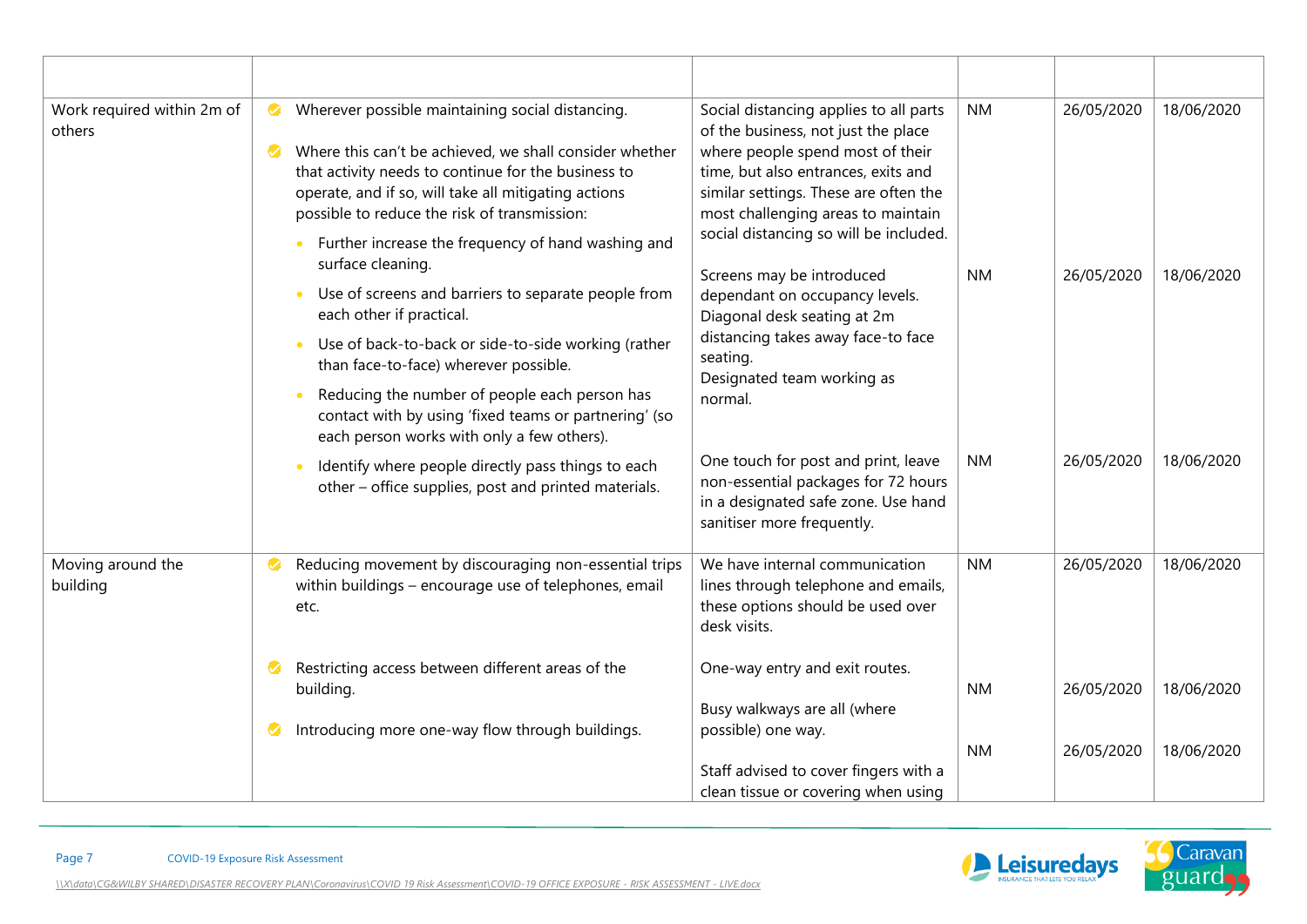|                     | Regulating the use of high traffic areas including<br>corridors and walkways. Ideally using passing places.                                   | entry key pad - hand gel available<br>through door. If receptionist in<br>place then door can be remotely | <b>NM</b> | 26/05/2020 | 18/06/2020 |
|---------------------|-----------------------------------------------------------------------------------------------------------------------------------------------|-----------------------------------------------------------------------------------------------------------|-----------|------------|------------|
|                     | Reduce infection risk whilst using front door entry.<br>V                                                                                     | unlocked, staff then push gently<br>with forearm or foot to gain entry.                                   |           |            |            |
|                     | Reduce need to touch internal doors as handles pose                                                                                           | One leaf of corridor doors will be<br>propped open during working<br>hours, doors shut when shift ends.   | <b>NM</b> | 26/05/2020 | 18/06/2020 |
|                     | infection risk.                                                                                                                               | If cool air required a window should<br>be opened, when doing so, use a                                   |           |            |            |
|                     | Ensure adequate ventilation where required whilst<br>$\checkmark$<br>limiting use of Air Conditioning.                                        | tissue or antibacterial wipe.                                                                             | <b>NM</b> | 26/05/2020 | 18/06/2020 |
|                     |                                                                                                                                               |                                                                                                           |           |            |            |
| Use of Common Areas | Staggering break times to reduce pressure on break<br>Ø                                                                                       | Employees encouraged to eat at                                                                            | <b>NM</b> | 26/05/2020 | 18/06/2020 |
|                     | rooms and canteens.<br>Use of safe outside areas for breaks if possible.<br>$\bullet$                                                         | own desk with food they have<br>brought with them.                                                        |           |            |            |
|                     | Creating additional space by using other parts of the<br>$\bullet$<br>workplace or building that may have been freed up by<br>remote working. | Previously joined desks<br>redistributed to create more space.                                            | <b>NM</b> | 26/05/2020 | 18/06/2020 |
|                     | Installing screens to protect staff in receptions or similar<br>Ø<br>areas.                                                                   | Reception desk will be given a 2m<br>distance from staff via a physical<br>barrier.                       | <b>NM</b> | 26/05/2020 | 18/06/2020 |
|                     | Encouraging workers to bring their own food.                                                                                                  | Eat agreed meals at desks.                                                                                | <b>NM</b> | 26/05/2020 | 18/06/2020 |
|                     | Coffee vending machine regularly cleaned.                                                                                                     | Users will select drink with a clean<br>tissue or a wipe over their fingers to<br>prevent contamination.  | <b>NM</b> | 26/05/2020 | 18/06/2020 |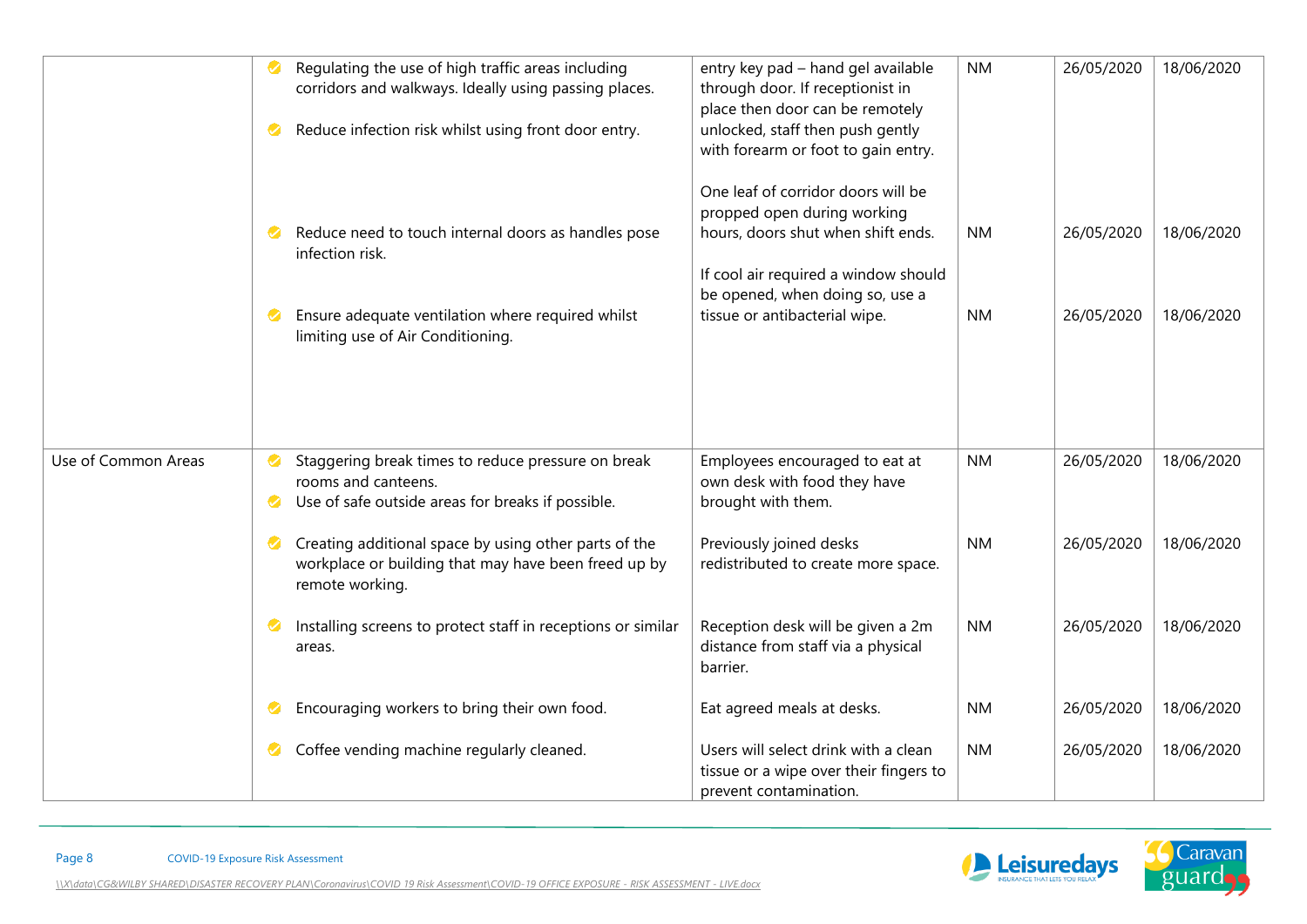|                                        | Regulating use of cloak rooms.<br>$\bullet$                                                                                       | Our cloakroom will be closed<br>throughout the need for social<br>distancing, coats to be left on backs<br>of user's chairs.                          | <b>NM</b> | 26/05/2020 | 18/06/2020 |
|----------------------------------------|-----------------------------------------------------------------------------------------------------------------------------------|-------------------------------------------------------------------------------------------------------------------------------------------------------|-----------|------------|------------|
|                                        | Encouraging storage of personal items and clothing in<br>$\bullet$<br>personals storage spaces (i.e. lockers).                    | Personal items should be located at<br>user's workstation in a tidy manner<br>to avoid trip hazards.                                                  | <b>NM</b> | 26/05/2020 | 18/06/2020 |
|                                        |                                                                                                                                   |                                                                                                                                                       | <b>NM</b> | 26/05/2020 | 18/06/2020 |
| Personal Protective<br>Equipment (PPE) | Surgical masks provided for use if required.<br>$\bullet$<br>Disposable gloves (nitrile) provided.<br>$\bullet$                   | Cleaners to be issued with masks,<br>gloves and sanitiser.                                                                                            | <b>NM</b> | 26/05/2020 | 18/06/2020 |
|                                        | Hand sanitiser stations around the workplace.<br>$\bullet$                                                                        | Hand sanitiser available to all<br>employees / visitors.                                                                                              | <b>NM</b> | 26/05/2020 | 18/06/2020 |
| Cleaning                               | Premises deep cleaned prior to opening using cleaning<br>$\bullet$<br>products from approved lists from governing<br>authorities. | Cleaning has continued throughout<br>lockdown and will increase as staff<br>return.                                                                   | <b>NM</b> | 26/05/2020 | 18/06/2020 |
|                                        | More vigorous and regular cleaning of areas and specific<br>$\bullet$<br>touch points (i.e. light switches, kettle etc.)          | High touch areas will be cleaned<br>more often.                                                                                                       | <b>NM</b> | 26/05/2020 | 18/06/2020 |
|                                        | On-going cleaning regimes on site have been reviewed<br>$\bullet$<br>including vehicles.                                          | All cleaning procedures have been<br>reviewed / no sharing of nominated<br>company vehicles.                                                          | <b>NM</b> | 26/05/2020 | 18/06/2020 |
|                                        | Clear desk policy in place.<br>$\bullet$                                                                                          | Desks to be cleared of any excess<br>clutter. Clean your own desk, phone,<br>keyboard etc. with anti-bac wipes at<br>the start and end of each shift. | <b>NM</b> | 26/05/2020 | 18/06/2020 |
|                                        |                                                                                                                                   | Such items will be cleaned regularly.                                                                                                                 | <b>NM</b> | 26/05/2020 | 18/06/2020 |

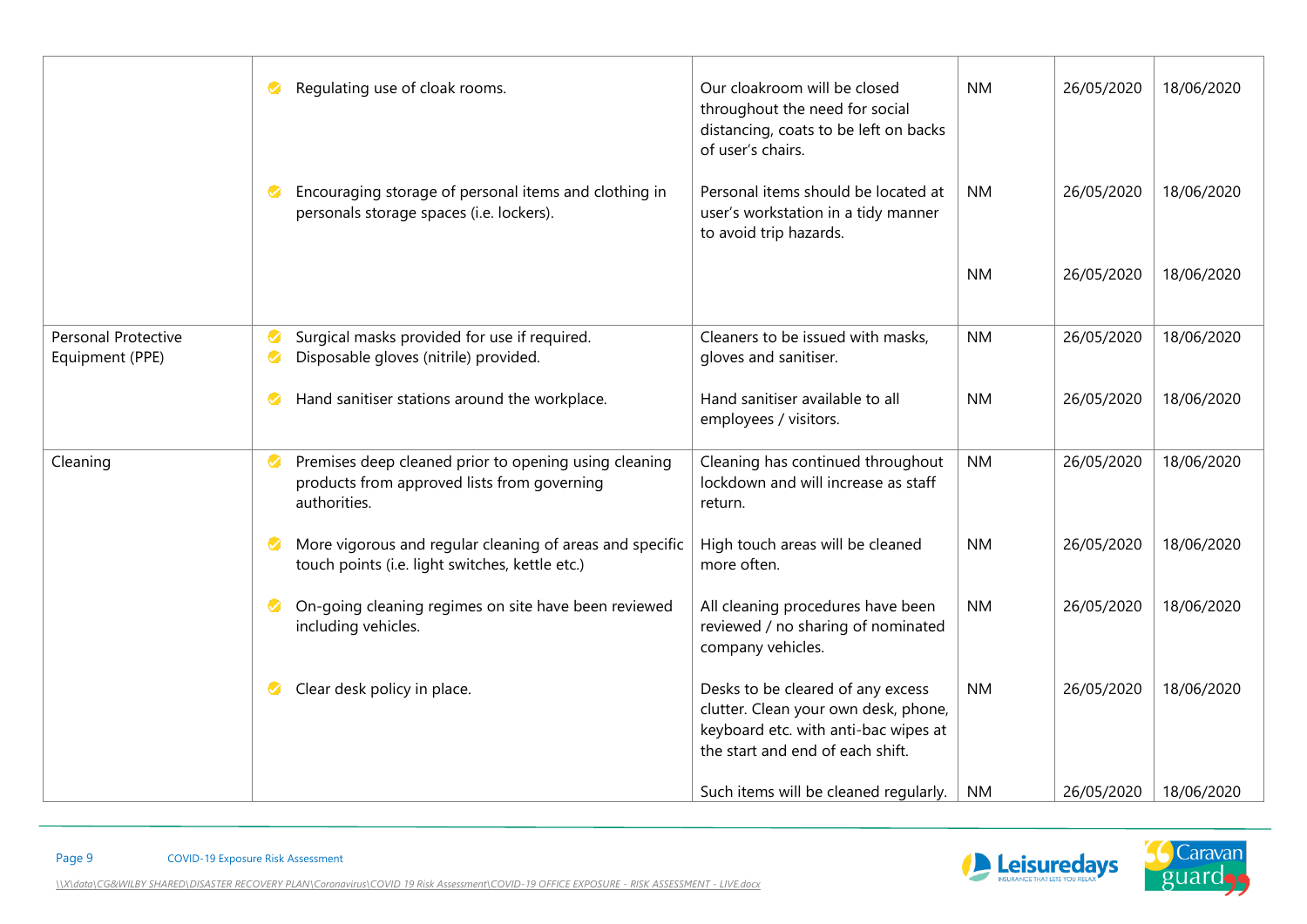|                           | High-touch shared tools such as whiteboard markers,<br>remote controls etc. to be included.                                                                                                                                                                                                                                                    |                                                                                                                  |           |            |            |
|---------------------------|------------------------------------------------------------------------------------------------------------------------------------------------------------------------------------------------------------------------------------------------------------------------------------------------------------------------------------------------|------------------------------------------------------------------------------------------------------------------|-----------|------------|------------|
| Hygiene                   | Additional wash and gel stations installed at strategic<br>$\bullet$<br>points around the site / building, including entrance and<br>exit as well as other key areas.                                                                                                                                                                          | Hand sanitiser placed at entry of<br>building and at each lobby area /<br>toilets available for hand washing.    | <b>NM</b> | 26/05/2020 | 18/06/2020 |
|                           | Hygiene practices are important to prevent spread of<br>$\bullet$<br>Covid-19. Appropriate signage in place to prevent<br>infection spread:                                                                                                                                                                                                    | Appropriate signage placed around<br>the building / updated signage will<br>be introduced if guidance changes.   | <b>NM</b> | 26/05/2020 | 18/06/2020 |
|                           | Wash hands properly and regularly and especially<br>after coughing or sneezing, after toilet use, before<br>eating, if in contact with a sick person (especially<br>those with respiratory symptoms). It is important to<br>follow good practices for hand washing, which<br>includes using soap and water and washing for over<br>20 seconds. | Guidance issued around personal<br>hygiene.<br>Tissues / antibacterial wipes<br>available alongside refuse bins. | <b>NM</b> | 26/05/2020 | 18/06/2020 |
|                           | Touching of the face should be avoided. Regular<br>hand washing with soap and water is effective for the<br>removal of Covid-19. Where washing is not available,<br>use of hand sanitisers is recommended.                                                                                                                                     | Signage within all W/C's will remind<br>end users to wash hand thoroughly<br>for at least 20 seconds.            | <b>NM</b> | 26/05/2020 | 18/06/2020 |
|                           | Cover your mouth when coughing and sneezing.<br>Cover your nose and mouth with disposable tissues.<br>If you don't have a tissue, cough or sneeze into your<br>arm or sleeve (not hand), put used tissues into bag<br>provided and then into bin, then wash your hands.                                                                        | Tissues provided at key locations.<br>Disposable bags provided at desks.                                         | <b>NM</b> | 26/05/2020 | 18/06/2020 |
|                           | Avoiding making close contact with people e.g. do<br>not shake hands.                                                                                                                                                                                                                                                                          | Personal contact is not permitted /<br>close contact should be avoided<br>where possible.                        | <b>NM</b> | 26/05/2020 | 18/06/2020 |
| First Aid and Fire Warden | Adequate numbers of "first aiders" on site.<br>Adequate number of fire wardens on site.<br>Ø                                                                                                                                                                                                                                                   | 1 first aider / fire warden for up to<br>25 people on site, 2 for 50, 3 for 75<br>and 4 for 100 staff on site.   | <b>NM</b> | 26/05/2020 | 18/06/2020 |
|                           |                                                                                                                                                                                                                                                                                                                                                |                                                                                                                  | <b>NM</b> | 26/05/2020 | 18/06/2020 |

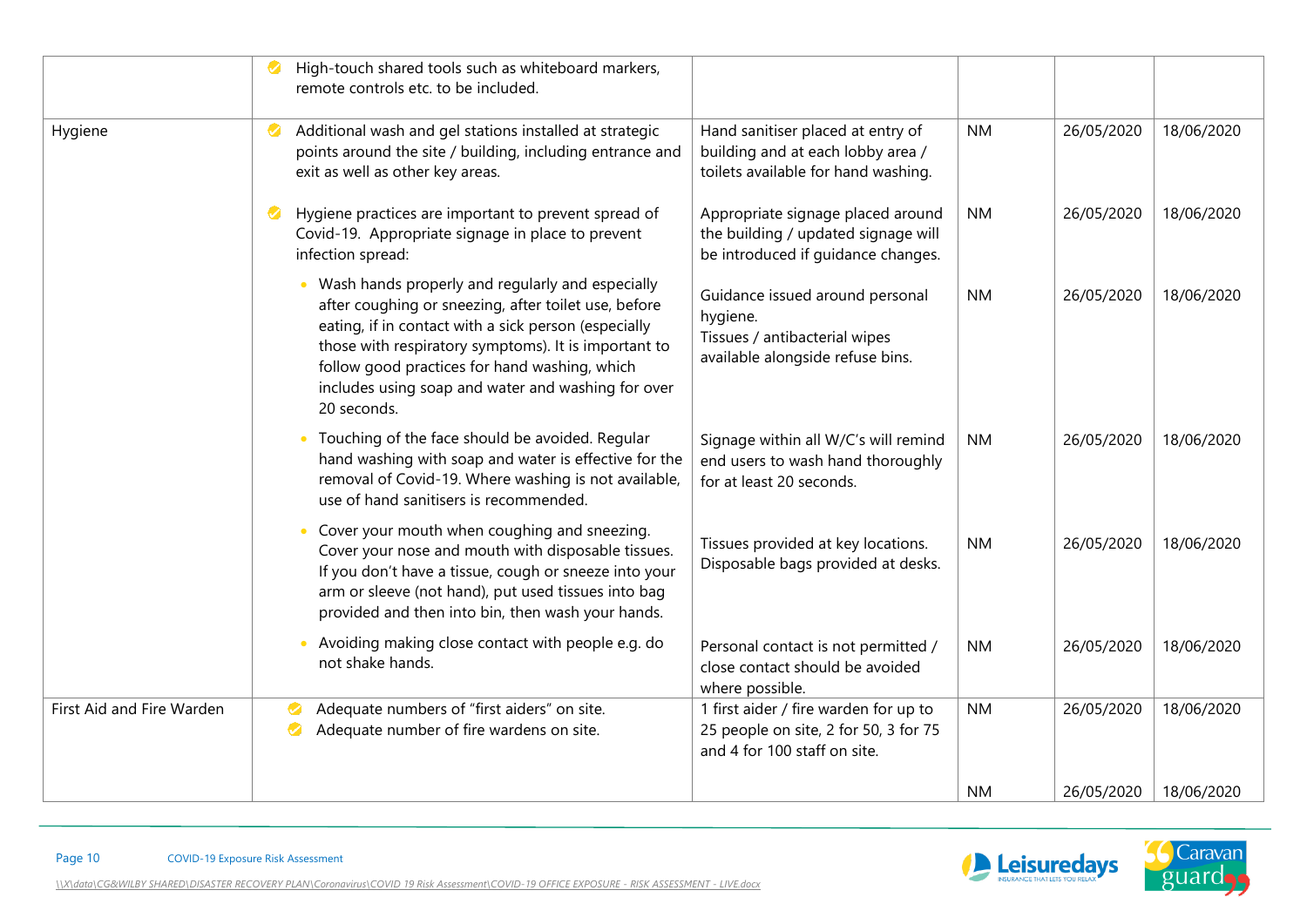|                                                                                                    | Internal checks e.g. fire call point checks, emergency<br>Ø<br>lighting, first aid box checks are undertaken.                                                                                                                                                    | Weekly testing is undertaken.<br>Monthly first aid checks unless used<br>before.                                                                                          |           |            |            |
|----------------------------------------------------------------------------------------------------|------------------------------------------------------------------------------------------------------------------------------------------------------------------------------------------------------------------------------------------------------------------|---------------------------------------------------------------------------------------------------------------------------------------------------------------------------|-----------|------------|------------|
|                                                                                                    | Awareness that in an emergency (i.e. fire), people will<br>Ø<br>not stay 2m apart and it would be unsafe to do so.<br>Particular attention will be paid to sanitation<br>measures immediately afterwards including<br>dispersing once outside and washing hands. | In a fire evacuation the one-way<br>systems will no longer be enforced.<br>Fire wardens shall ensure usual fire<br>procedures. Hand sanitiser taken to<br>assembly point. | <b>NM</b> | 26/05/2020 | 18/06/2020 |
| Waste                                                                                              | Waste collections have been reinstated and are<br>Ø<br>undertaken on a regular basis.                                                                                                                                                                            | Trade and recycling collections<br>restarted.                                                                                                                             | <b>NM</b> | 26/05/2020 | 18/06/2020 |
| The Reporting of Injuries,<br>Diseases and Dangerous<br><b>Occurrences Regulations</b><br>(RIDDOR) | Site follows HSE guidance. The HSE have published<br>Ø<br>further detailed guidance during the Coronavirus<br>outbreak. See further reading.                                                                                                                     | Guidance reviewed as announced /<br>issued.                                                                                                                               | NM.       | 26/05/2020 | 18/06/2020 |
| Occupational Health<br>Surveillance                                                                | Site follows HSE guidance. The HSE have published<br>Ø<br>further detailed guidance during Coronavirus<br>outbreak. See further reading.                                                                                                                         | Guidance reviewed as announced /<br>issued.                                                                                                                               | NM.       | 26/05/2020 | 18/06/2020 |

NM = NEIL MENZIES, Director for Health & Safety

| <b>Review period:</b> | After any UK Governmental Department announcement. |
|-----------------------|----------------------------------------------------|
|-----------------------|----------------------------------------------------|